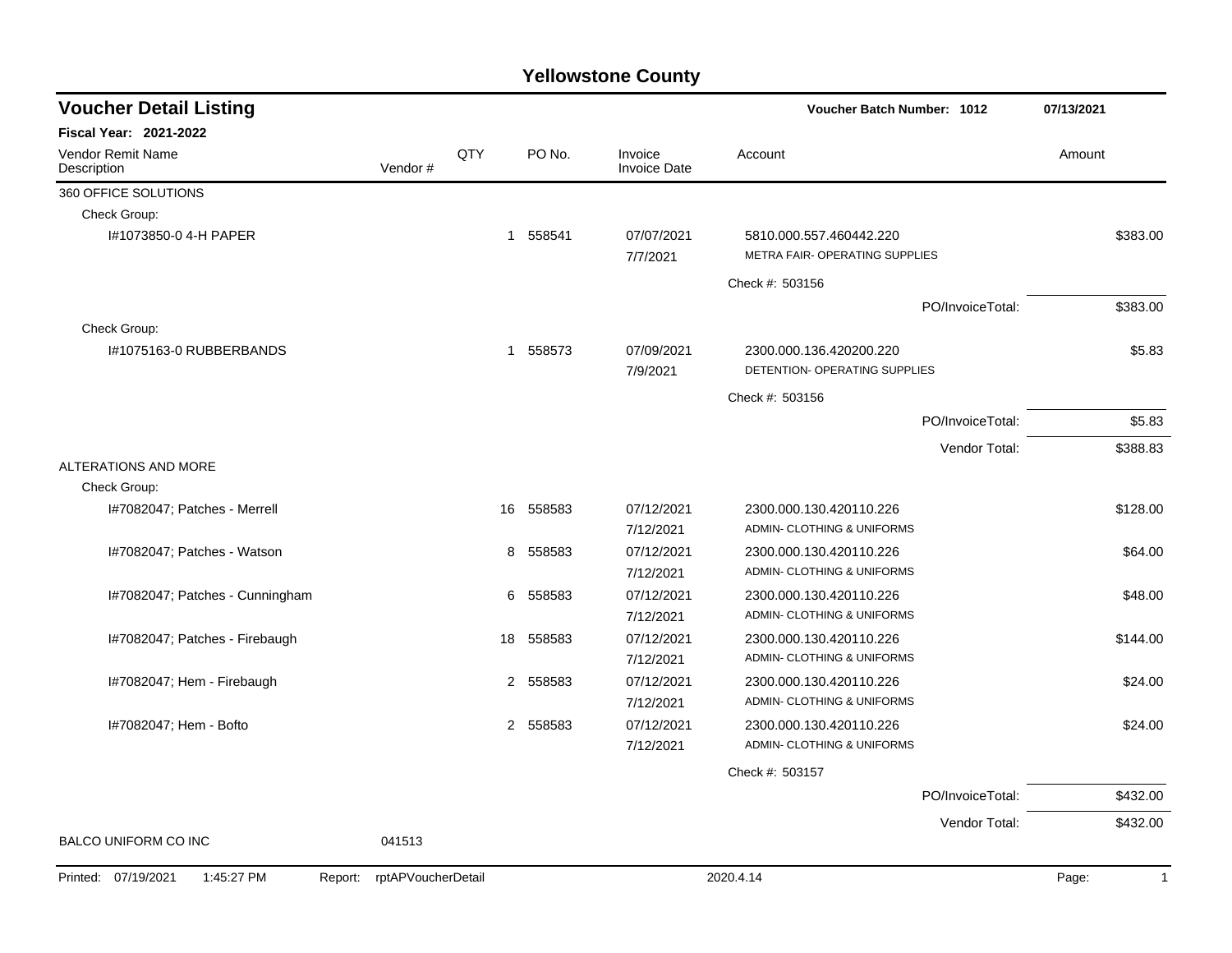| <b>Voucher Detail Listing</b>    |         |              |          |                                | <b>Voucher Batch Number: 1012</b> | 07/13/2021 |
|----------------------------------|---------|--------------|----------|--------------------------------|-----------------------------------|------------|
| <b>Fiscal Year: 2021-2022</b>    |         |              |          |                                |                                   |            |
| Vendor Remit Name<br>Description | Vendor# | <b>QTY</b>   | PO No.   | Invoice<br><b>Invoice Date</b> | Account                           | Amount     |
| Check Group:                     |         |              |          |                                |                                   |            |
| 1#62957-1 FLEECE JACKET          |         |              | 1 558570 | 07/09/2021                     | 2300.000.136.420200.226           | \$122.12   |
|                                  |         |              |          | 7/9/2021                       | DETENTION- CLOTHING & UNIFORMS    |            |
| 1#62957-1 APPLY 3 EMBLEMS        |         |              | 1 558570 | 07/09/2021                     | 2300.000.136.420200.226           | \$9.00     |
|                                  |         |              |          | 7/9/2021                       | DETENTION- CLOTHING & UNIFORMS    |            |
| 1#62957-1 FLEECE JACKET          |         |              | 2 558570 | 07/09/2021                     | 2300.000.136.420200.226           | \$216.00   |
|                                  |         |              |          | 7/9/2021                       | DETENTION- CLOTHING & UNIFORMS    |            |
| 1#62957-1 APPLY 3 EMBLEMS        |         |              | 2 558570 | 07/09/2021                     | 2300.000.136.420200.226           | \$18.00    |
|                                  |         |              |          | 7/9/2021                       | DETENTION- CLOTHING & UNIFORMS    |            |
| 1#62957-1 FLEECE JACKET          |         |              | 1 558570 | 07/09/2021                     | 2300.000.136.420200.226           | \$108.00   |
|                                  |         |              |          | 7/9/2021                       | DETENTION- CLOTHING & UNIFORMS    |            |
| 1#62957-1 APPLY EMBLEMS          |         | $\mathbf{1}$ | 558570   | 07/09/2021                     | 2300.000.136.420200.226           | \$9.00     |
|                                  |         |              |          | 7/9/2021                       | DETENTION- CLOTHING & UNIFORMS    |            |
| 1#62957-1 FLEECE JACKET          |         |              | 1 558570 | 07/09/2021                     | 2300.000.136.420200.226           | \$108.00   |
|                                  |         |              |          | 7/9/2021                       | DETENTION- CLOTHING & UNIFORMS    |            |
| 1#62957-1 APPLY EMBLEMS          |         |              | 1 558570 | 07/09/2021                     | 2300.000.136.420200.226           | \$9.00     |
|                                  |         |              |          | 7/9/2021                       | DETENTION- CLOTHING & UNIFORMS    |            |
| 1#62957-1 NAMETAGS VELCRO        |         | 15           | 558570   | 07/09/2021                     | 2300.000.136.420200.226           | \$108.00   |
|                                  |         |              |          | 7/9/2021                       | DETENTION- CLOTHING & UNIFORMS    |            |
|                                  |         |              |          |                                | Check #: 503158                   |            |
|                                  |         |              |          |                                | PO/InvoiceTotal:                  | \$707.12   |
|                                  |         |              |          |                                | Vendor Total:                     | \$707.12   |
| <b>BARGREEN ELLINGSON INC</b>    | 046659  |              |          |                                |                                   |            |
| Check Group:                     |         |              |          |                                |                                   |            |
| 1#009919079 PAPER TOWEL          |         | 8            | 558572   | 07/09/2021                     | 2300.000.136.420200.220           | \$423.44   |
|                                  |         |              |          | 7/9/2021                       | DETENTION- OPERATING SUPPLIES     |            |
| <b>I#009919079 TAMPONS</b>       |         | 24           | 558572   | 07/09/2021                     | 2300.000.136.420200.220           | \$2,278.56 |
|                                  |         |              |          | 7/9/2021                       | DETENTION- OPERATING SUPPLIES     |            |
| 1#009919079 TOILET PAPER         |         | 25           | 558572   | 07/09/2021                     | 2300.000.136.420200.220           | \$1,026.00 |
|                                  |         |              |          | 7/9/2021                       | DETENTION- OPERATING SUPPLIES     |            |
|                                  |         |              |          |                                |                                   |            |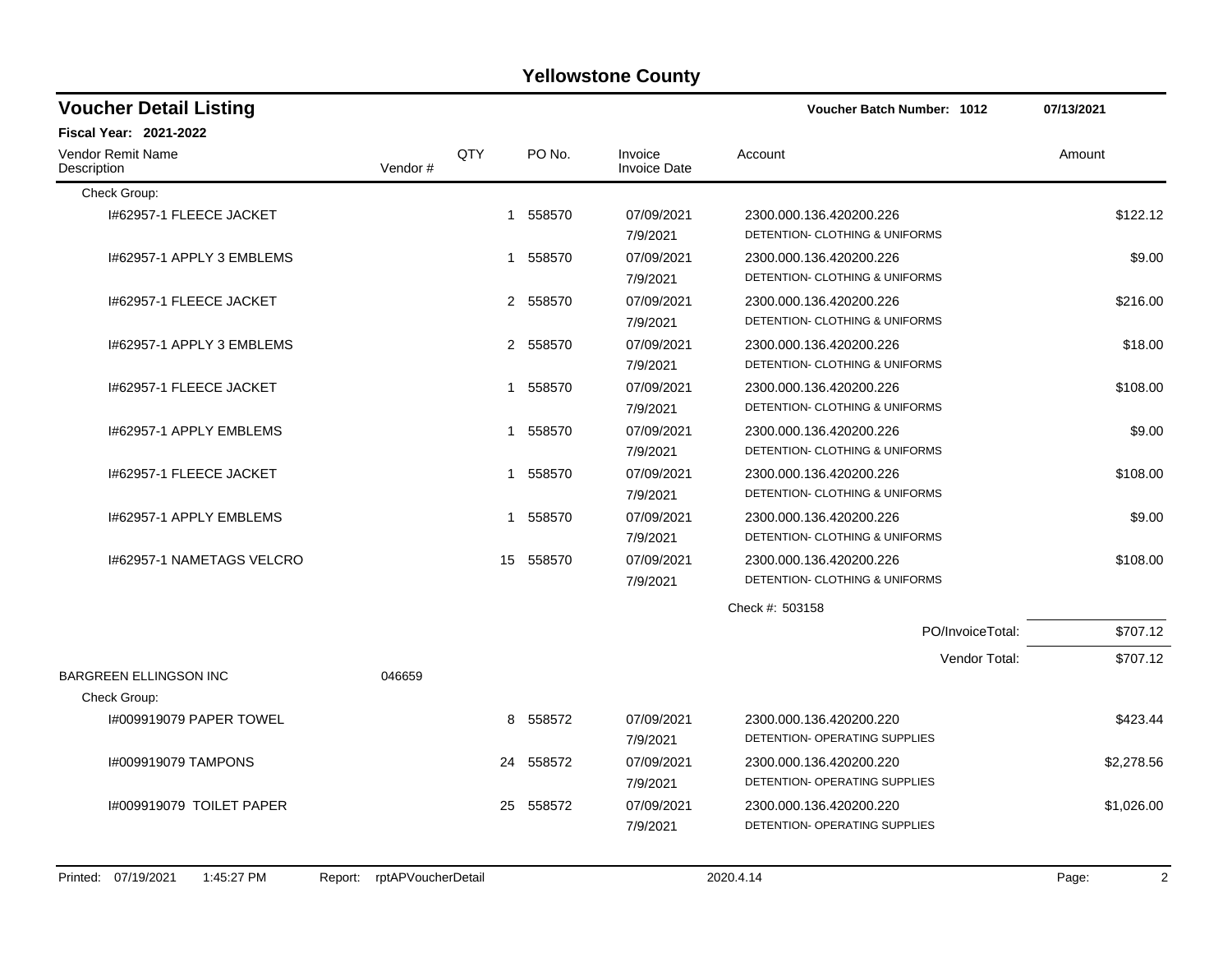| <b>Voucher Detail Listing</b>                                 |         |     |   |          |                                | Voucher Batch Number: 1012                                |                  | 07/13/2021 |
|---------------------------------------------------------------|---------|-----|---|----------|--------------------------------|-----------------------------------------------------------|------------------|------------|
| <b>Fiscal Year: 2021-2022</b>                                 |         |     |   |          |                                |                                                           |                  |            |
| Vendor Remit Name<br>Description                              | Vendor# | QTY |   | PO No.   | Invoice<br><b>Invoice Date</b> | Account                                                   |                  | Amount     |
| I#009919079 FACIAL TISSUE                                     |         |     |   | 3 558572 | 07/09/2021<br>7/9/2021         | 2300.000.136.420200.220<br>DETENTION- OPERATING SUPPLIES  |                  | \$87.15    |
| I#009919079 FLOOR SQUEEGEE                                    |         |     |   | 2 558572 | 07/09/2021<br>7/9/2021         | 2300.000.136.420200.224<br>DETENTION- JANITORIAL SUPPLIES |                  | \$41.20    |
|                                                               |         |     |   |          |                                | Check #: 503159                                           |                  |            |
|                                                               |         |     |   |          |                                |                                                           | PO/InvoiceTotal: | \$3,856.35 |
| BATTERIES PLUS STORE #253<br>Check Group:                     | 042967  |     |   |          |                                |                                                           | Vendor Total:    | \$3,856.35 |
| I#P41288442; Batteries Honda Rhino ATV                        |         |     |   | 2 558578 | 07/12/2021<br>7/12/2021        | 2300.000.132.420150.361<br>PATROL-VEHICLE REPAIRS         |                  | \$153.00   |
|                                                               |         |     |   |          |                                | Check #: 503160                                           |                  |            |
|                                                               |         |     |   |          |                                |                                                           | PO/InvoiceTotal: | \$153.00   |
| <b>BISHOP, HALLIE</b>                                         |         |     |   |          |                                |                                                           | Vendor Total:    | \$153.00   |
| Check Group:                                                  |         |     |   |          |                                |                                                           |                  |            |
| Mileage & Per Diem MCAA Training Fairmont 6/30-7/2/21<br>H.B. |         |     |   | 1 558564 | 07/09/2021                     | 2301.000.122.411100.370                                   |                  | \$371.04   |
|                                                               |         |     |   |          | 7/9/2021                       | ATTORNEY- TRAVEL                                          |                  |            |
|                                                               |         |     |   |          |                                | Check #: 503161                                           |                  |            |
|                                                               |         |     |   |          |                                |                                                           | PO/InvoiceTotal: | \$371.04   |
| <b>BLACKFOOT.</b><br>Check Group:                             |         |     |   |          |                                |                                                           | Vendor Total:    | \$371.04   |
| A#178290 7/1/21 PHONE - ETHERNET                              |         |     | 1 | 558561   | 07/09/2021<br>7/9/2021         | 5810.000.552.460442.345<br>METRA FACILITIES- PHONE        |                  | \$1,273.69 |
|                                                               |         |     |   |          |                                | Check #: 503162                                           |                  |            |
|                                                               |         |     |   |          |                                |                                                           | PO/InvoiceTotal: | \$1,273.69 |
| CALLENDER, VICKE                                              |         |     |   |          |                                |                                                           | Vendor Total:    | \$1,273.69 |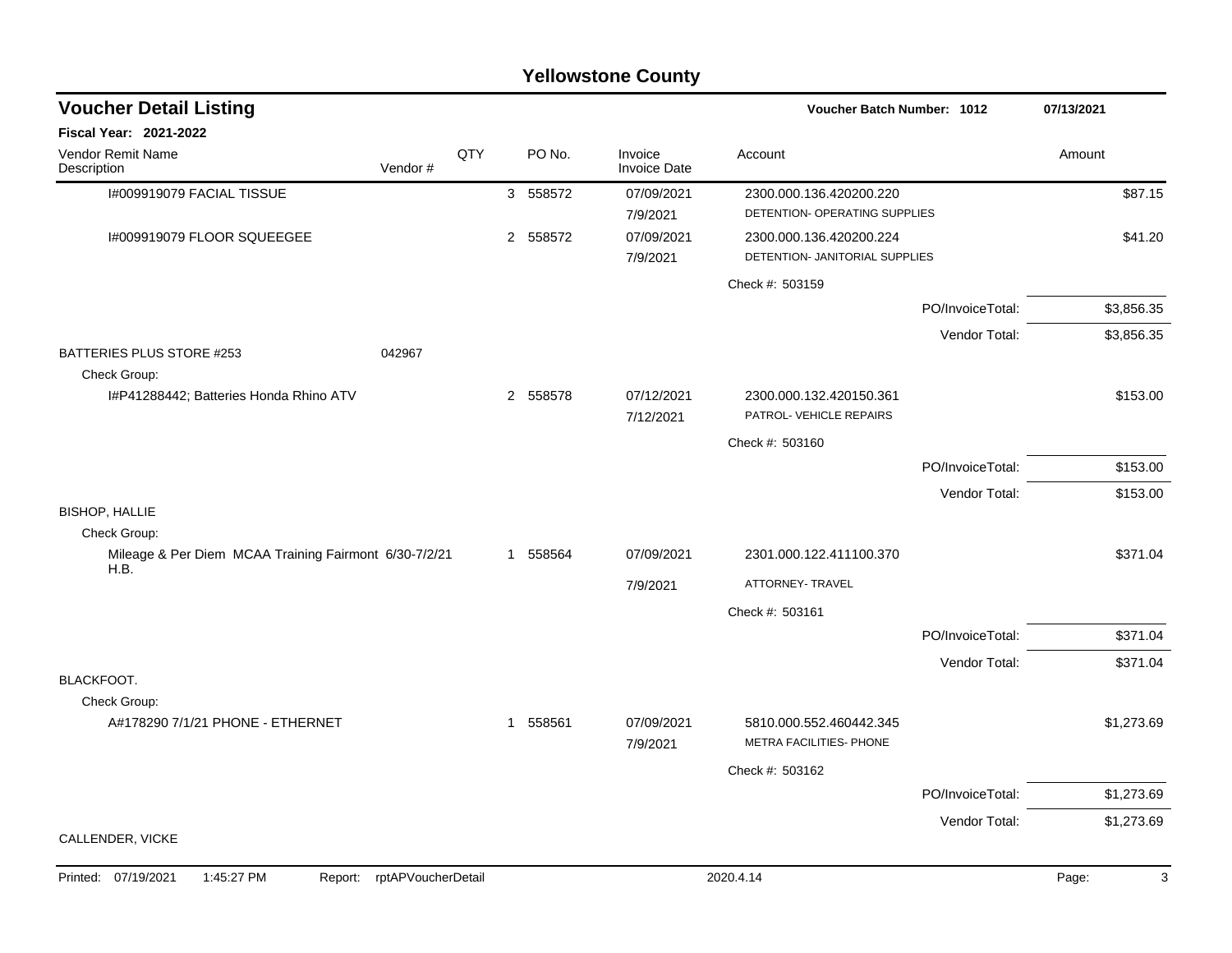| <b>Voucher Detail Listing</b>                               |         |     |   |          |                                | Voucher Batch Number: 1012         |                  | 07/13/2021 |  |
|-------------------------------------------------------------|---------|-----|---|----------|--------------------------------|------------------------------------|------------------|------------|--|
| Fiscal Year: 2021-2022                                      |         |     |   |          |                                |                                    |                  |            |  |
| Vendor Remit Name<br>Description                            | Vendor# | QTY |   | PO No.   | Invoice<br><b>Invoice Date</b> | Account                            |                  | Amount     |  |
| Check Group:                                                |         |     |   |          |                                |                                    |                  |            |  |
| Mileage & Per Diem MCAA Training Fairmont 6/30-7/2/21<br>VC |         |     |   | 1 558550 | 07/09/2021                     | 2301.000.122.411100.370            |                  | \$371.04   |  |
|                                                             |         |     |   |          | 7/9/2021                       | ATTORNEY- TRAVEL                   |                  |            |  |
|                                                             |         |     |   |          |                                | Check #: 503163                    |                  |            |  |
|                                                             |         |     |   |          |                                |                                    | PO/InvoiceTotal: | \$371.04   |  |
|                                                             |         |     |   |          |                                |                                    | Vendor Total:    | \$371.04   |  |
| <b>CIVIC RESEARCH INSTITUTE</b>                             | 035115  |     |   |          |                                |                                    |                  |            |  |
| Check Group:<br>1#3087333-R2 SUBSCRITION RENEW LAW REPORTER |         |     |   | 1 558571 | 07/09/2021                     | 2300.000.136.420200.368            |                  | \$179.95   |  |
| FY21/22                                                     |         |     |   |          |                                |                                    |                  |            |  |
|                                                             |         |     |   |          | 7/9/2021                       | DETENTION- SOFTWARE/HARDWARE MAINT |                  |            |  |
|                                                             |         |     |   |          |                                | Check #: 503164                    |                  |            |  |
|                                                             |         |     |   |          |                                |                                    | PO/InvoiceTotal: | \$179.95   |  |
|                                                             |         |     |   |          |                                |                                    | Vendor Total:    | \$179.95   |  |
| <b>COMMUNITY SEVEN TV</b><br>Check Group:                   | 034125  |     |   |          |                                |                                    |                  |            |  |
| 1stQTR RECORDINGS FY22                                      |         |     | 1 | 558528   | 07/07/2021                     | 1000.000.199.411800.397            |                  | \$6,875.00 |  |
|                                                             |         |     |   |          | 7/7/2021                       | MISC- CONTRACT SERVICES            |                  |            |  |
|                                                             |         |     |   |          |                                | Check #: 503165                    |                  |            |  |
|                                                             |         |     |   |          |                                |                                    | PO/InvoiceTotal: | \$6,875.00 |  |
|                                                             |         |     |   |          |                                |                                    | Vendor Total:    | \$6,875.00 |  |
| CORNE, TODD                                                 |         |     |   |          |                                |                                    |                  |            |  |
| Check Group:                                                |         |     |   |          |                                |                                    |                  |            |  |
| Mileage & Per Diem MCAA Training Fairmont 6/30-7/2/21<br>TC |         |     |   | 1 558560 | 07/09/2021                     | 2301.000.122.411100.370            |                  | \$348.04   |  |
|                                                             |         |     |   |          | 7/9/2021                       | ATTORNEY- TRAVEL                   |                  |            |  |
|                                                             |         |     |   |          |                                | Check #: 503166                    |                  |            |  |
|                                                             |         |     |   |          |                                |                                    | PO/InvoiceTotal: | \$348.04   |  |
|                                                             |         |     |   |          |                                |                                    | Vendor Total:    | \$348.04   |  |
| CURRIE, SABRINA                                             |         |     |   |          |                                |                                    |                  |            |  |
|                                                             |         |     |   |          |                                |                                    |                  |            |  |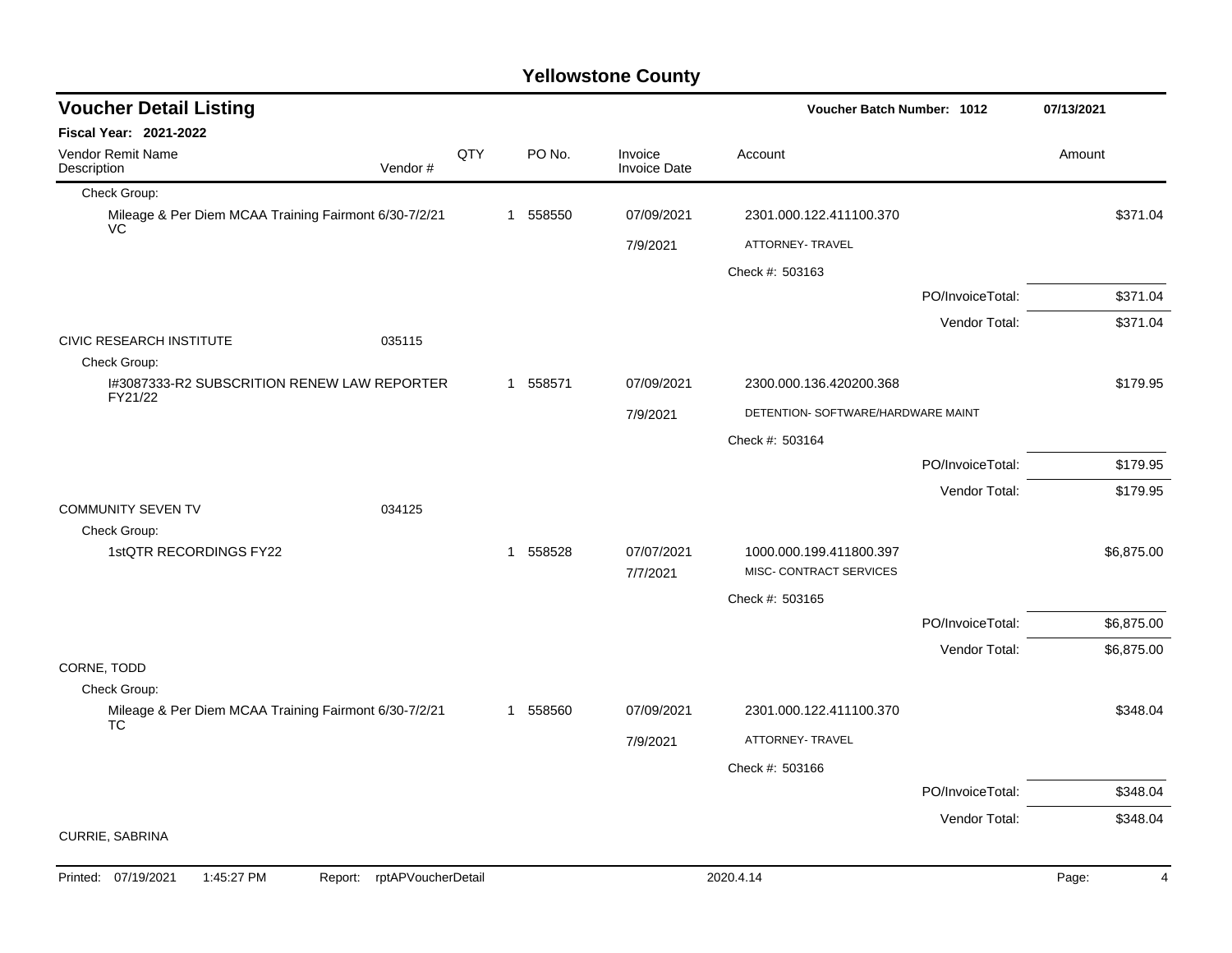| QTY<br>1 | PO No.<br>558566 | Invoice<br><b>Invoice Date</b><br>07/09/2021<br>7/9/2021 | Account<br>2301.000.122.411100.370<br>ATTORNEY- TRAVEL<br>Check #: 503167 |                                                    | Amount<br>\$348.04                                                                   |
|----------|------------------|----------------------------------------------------------|---------------------------------------------------------------------------|----------------------------------------------------|--------------------------------------------------------------------------------------|
|          |                  |                                                          |                                                                           |                                                    |                                                                                      |
|          |                  |                                                          |                                                                           |                                                    |                                                                                      |
|          |                  |                                                          |                                                                           |                                                    |                                                                                      |
|          |                  |                                                          |                                                                           |                                                    |                                                                                      |
|          |                  |                                                          |                                                                           |                                                    |                                                                                      |
|          |                  |                                                          |                                                                           |                                                    |                                                                                      |
|          |                  |                                                          |                                                                           | PO/InvoiceTotal:                                   | \$348.04                                                                             |
|          |                  |                                                          |                                                                           | Vendor Total:                                      | \$348.04                                                                             |
|          |                  |                                                          |                                                                           |                                                    |                                                                                      |
|          |                  | 7/9/2021                                                 |                                                                           |                                                    | \$4.00                                                                               |
|          |                  |                                                          | Check #: 503168                                                           |                                                    |                                                                                      |
|          |                  |                                                          |                                                                           | PO/InvoiceTotal:                                   | \$4.00                                                                               |
|          |                  |                                                          |                                                                           | Vendor Total:                                      | \$4.00                                                                               |
|          |                  |                                                          |                                                                           |                                                    |                                                                                      |
|          | 558565           | 07/09/2021                                               | 2301.000.122.411100.368                                                   |                                                    | \$43,102.50                                                                          |
|          |                  | 7/9/2021                                                 |                                                                           |                                                    |                                                                                      |
|          |                  |                                                          | Check #: 503169                                                           |                                                    |                                                                                      |
|          |                  |                                                          |                                                                           | PO/InvoiceTotal:                                   | \$43,102.50                                                                          |
|          |                  |                                                          |                                                                           | Vendor Total:                                      | \$43,102.50                                                                          |
|          |                  |                                                          |                                                                           |                                                    |                                                                                      |
|          |                  |                                                          |                                                                           |                                                    | \$371.04                                                                             |
|          |                  | 7/9/2021                                                 | ATTORNEY- TRAVEL                                                          |                                                    |                                                                                      |
|          |                  |                                                          | Check #: 503170                                                           |                                                    |                                                                                      |
|          |                  |                                                          |                                                                           |                                                    | \$371.04                                                                             |
|          |                  |                                                          |                                                                           | Vendor Total:                                      | \$371.04                                                                             |
|          | 1<br>1           | 558549<br>1 558554                                       | 07/09/2021<br>07/09/2021                                                  | 2301.000.122.411100.202<br>2301.000.122.411100.370 | ATTORNEY- EXPENSE OF INVEST<br>ATTORNEY- SOFTWARE/HARDWARE MAINT<br>PO/InvoiceTotal: |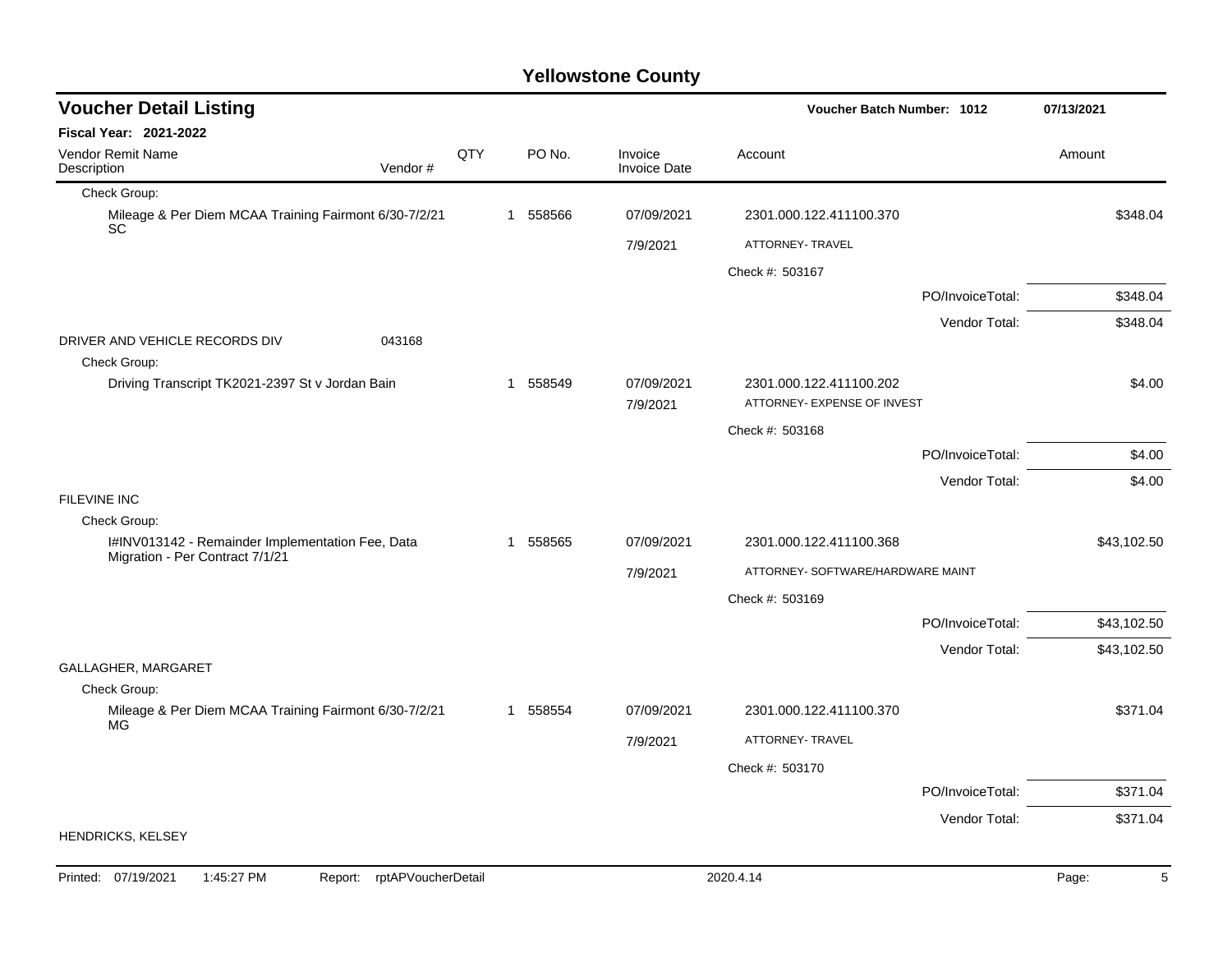| <b>Voucher Detail Listing</b>                                       |     |          |                                | Voucher Batch Number: 1012                          |                  | 07/13/2021 |
|---------------------------------------------------------------------|-----|----------|--------------------------------|-----------------------------------------------------|------------------|------------|
| Fiscal Year: 2021-2022                                              |     |          |                                |                                                     |                  |            |
| Vendor Remit Name<br>Description<br>Vendor#                         | QTY | PO No.   | Invoice<br><b>Invoice Date</b> | Account                                             |                  | Amount     |
| Check Group:                                                        |     |          |                                |                                                     |                  |            |
| Mileage & Per Diem MCAA Training Fairmont 6/30-7/2/21<br>KH.        |     | 1 558567 | 07/09/2021                     | 2301.000.122.411100.370                             |                  | \$371.04   |
|                                                                     |     |          | 7/9/2021                       | ATTORNEY- TRAVEL                                    |                  |            |
|                                                                     |     |          |                                | Check #: 503171                                     |                  |            |
|                                                                     |     |          |                                |                                                     | PO/InvoiceTotal: | \$371.04   |
|                                                                     |     |          |                                |                                                     | Vendor Total:    | \$371.04   |
| HENRY, CLAUDETTE                                                    |     |          |                                |                                                     |                  |            |
| Check Group:<br>I#11 - DC18-321&DC19-829 St v R Sullivan Transcript |     | 1 558556 | 07/09/2021                     | 2301.000.122.411100.202                             |                  | \$18.25    |
| 7.6.21                                                              |     |          | 7/9/2021                       | ATTORNEY- EXPENSE OF INVEST                         |                  |            |
|                                                                     |     |          |                                | Check #: 503172                                     |                  |            |
|                                                                     |     |          |                                |                                                     | PO/InvoiceTotal: | \$18.25    |
|                                                                     |     |          |                                |                                                     | Vendor Total:    | \$18.25    |
| INVESTMENT PROPERTIES FINANCE GROUP LLC                             |     |          |                                |                                                     |                  |            |
| Check Group:                                                        |     |          |                                |                                                     |                  |            |
| A12017 Redemption (207)                                             |     | 1 558582 | 7/12/2021<br>7/12/2021         | 7150.000.000.021250.000<br>REDEMPTION DUE TO OTHERS |                  | \$3,946.67 |
|                                                                     |     |          |                                | Check #: 503173                                     |                  |            |
|                                                                     |     |          |                                |                                                     | PO/InvoiceTotal: | \$3,946.67 |
|                                                                     |     |          |                                |                                                     | Vendor Total:    | \$3,946.67 |
| <b>KELLEY CONNECT</b><br>Check Group:                               |     |          |                                |                                                     |                  |            |
| I#IN861998 Contract Sharp copies 7/1/21-6/30/22                     |     | 1 558562 | 07/09/2021                     | 1000.000.114.410531.210                             |                  | \$571.12   |
|                                                                     |     |          | 7/9/2021                       | AUDITOR- OFFICE SUPPLIES                            |                  |            |
|                                                                     |     |          |                                | Check #: 503174                                     |                  |            |
|                                                                     |     |          |                                |                                                     | PO/InvoiceTotal: | \$571.12   |
|                                                                     |     |          |                                |                                                     | Vendor Total:    | \$571.12   |
| KINGS ACE HARDWARE, STATE<br>Check Group:                           |     |          |                                |                                                     |                  |            |
| Printed: 07/19/2021<br>1:45:27 PM<br>rptAPVoucherDetail<br>Report:  |     |          |                                | 2020.4.14                                           |                  | Page:<br>6 |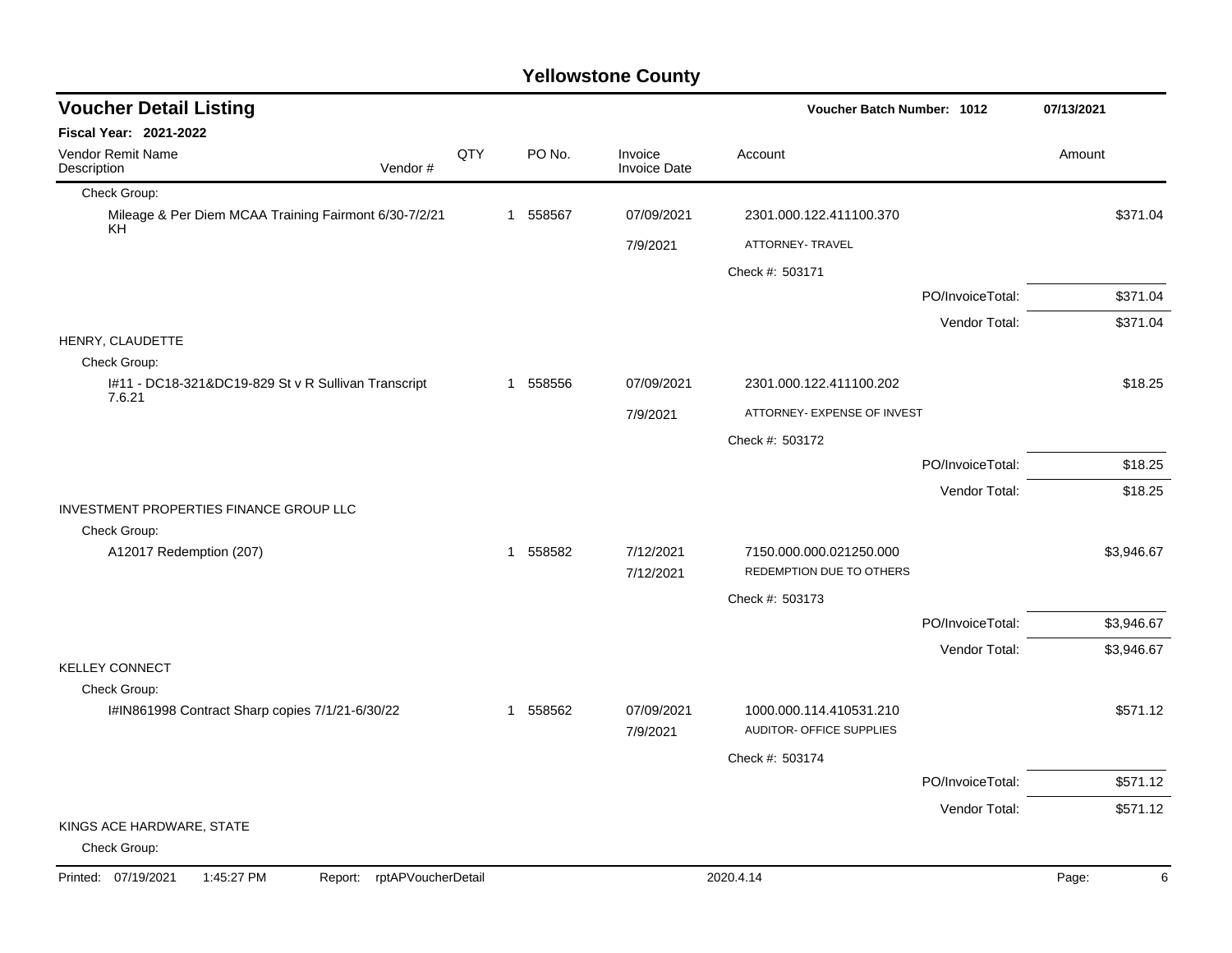### I#742024/2 A#200411 Wasp Traps, insect killer 1 558551 07/09/2021 2399.000.235.420250.360 7/9/2021 YSC- REPAIRS & MAINT SERVICE Check #: 503175 PO/InvoiceTotal: \$41.96 Vendor Total: \$41.96 LIX, MORGAN Check Group: Mileage & Per Diem MCAA Training Fairmont 6/30-7/2/21 ML 1 558568 07/09/2021 2301.000.122.411100.370 \$334.04 7/9/2021 ATTORNEY- TRAVEL Check #: 503176 PO/InvoiceTotal: \$334.04 Vendor Total: \$334.04 MACO PCT Check Group: I#YS56PCT2022 GEN LIAB INSURANCE FY22 1 558555 07/09/2021 2190.000.429.510330.510 7/9/2021 REINSURANCE POLICIES Check #: 503177 PO/InvoiceTotal: \$391,769.40 Vendor Total: \$391,769.40 MASBO 020268 Check Group: I#9546 FY2022 MASBO Dues (7/1/21-6/30/22); Assoc Memberships SL KM 2 558569 07/09/2021 1000.000.113.410540.330 \$120.00 7/9/2021 TREASURER- MEMBERSHIP & DUES Check #: 503178 PO/InvoiceTotal: \$120.00 Vendor Total: \$120.00 MCKITTRICK, ANN MARIE 047947 Check Group: **Voucher Batch Number: Yellowstone County** Vendor Remit Name **Description Voucher Detail Listing Fiscal Year: 2021-2022 1012 07/13/2021** PO No. Invoice Account Amount Amount Amount Amount Vendor # **QTY** Invoice Date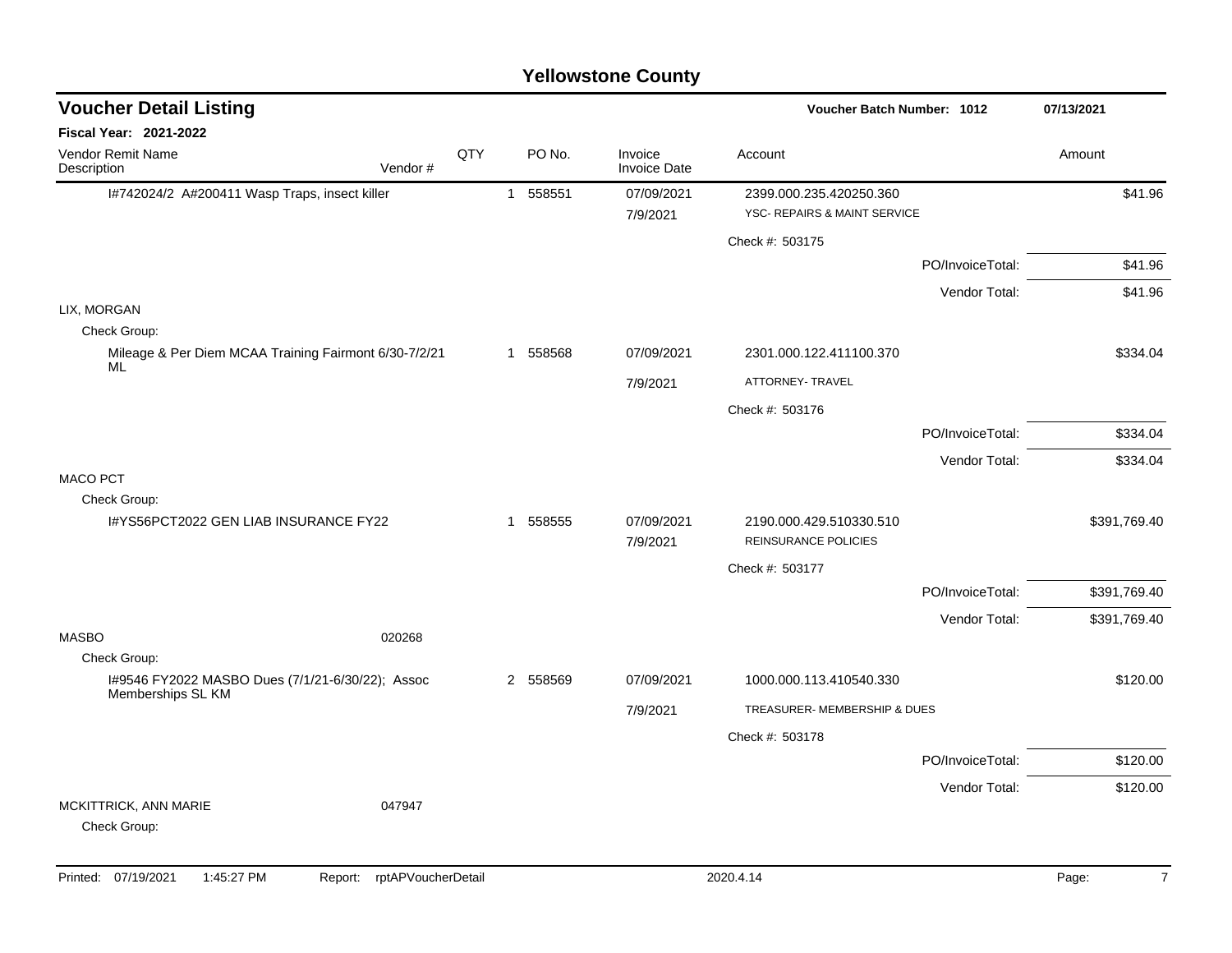| <b>Voucher Detail Listing</b>                               |                    |     |              |          |                                | <b>Voucher Batch Number: 1012</b>                 |                  | 07/13/2021   |
|-------------------------------------------------------------|--------------------|-----|--------------|----------|--------------------------------|---------------------------------------------------|------------------|--------------|
| Fiscal Year: 2021-2022                                      |                    |     |              |          |                                |                                                   |                  |              |
| Vendor Remit Name<br>Description                            | Vendor#            | QTY |              | PO No.   | Invoice<br><b>Invoice Date</b> | Account                                           |                  | Amount       |
| Mileage & Per Diem MCAA Training Fairmont 6/30-7/2/21<br>AM |                    |     | $\mathbf{1}$ | 558545   | 07/09/2021                     | 2301.000.122.411100.370                           |                  | \$371.04     |
|                                                             |                    |     |              |          | 7/9/2021                       | ATTORNEY- TRAVEL                                  |                  |              |
|                                                             |                    |     |              |          |                                | Check #: 503179                                   |                  |              |
|                                                             |                    |     |              |          |                                |                                                   | PO/InvoiceTotal: | \$371.04     |
|                                                             |                    |     |              |          |                                |                                                   | Vendor Total:    | \$371.04     |
| METRAPARK PETTY CASH<br>Check Group:                        | 011084             |     |              |          |                                |                                                   |                  |              |
| 7/7 MT FAIR ENTRY OFFICE PETTY CASH                         |                    |     | $\mathbf{1}$ | 558536   | 07/07/2021                     | 5810.000.000.010300.000                           |                  | \$200.00     |
|                                                             |                    |     |              |          | 7/7/2021                       | <b>METRA PETTY CASH</b>                           |                  |              |
|                                                             |                    |     |              |          |                                | Check #: 503180                                   |                  |              |
|                                                             |                    |     |              |          |                                |                                                   | PO/InvoiceTotal: | \$200.00     |
|                                                             |                    |     |              |          |                                |                                                   | Vendor Total:    | \$200.00     |
| <b>MOUNTAIN ALARM</b>                                       |                    |     |              |          |                                |                                                   |                  |              |
| Check Group:                                                |                    |     |              |          |                                |                                                   |                  |              |
| I#2460497; Monitor Payne bldg. 7/1/21                       |                    |     | $\mathbf 1$  | 558585   | 07/12/2021<br>7/12/2021        | 2300.000.135.420180.399<br>MISC- CONTRACT SERVICE |                  | \$47.30      |
| I#2466183; Monitor evid. bldg. 7/1/21                       |                    |     |              | 1 558585 | 07/12/2021                     | 2300.000.131.420140.202                           |                  | \$44.55      |
|                                                             |                    |     |              |          | 7/12/2021                      | DETECTIVES- EXPENSE OF INVEST                     |                  |              |
|                                                             |                    |     |              |          |                                | Check #: 503181                                   |                  |              |
|                                                             |                    |     |              |          |                                |                                                   | PO/InvoiceTotal: | \$91.85      |
|                                                             |                    |     |              |          |                                |                                                   | Vendor Total:    | \$91.85      |
| PAYNE WEST INSURANCE                                        |                    |     |              |          |                                |                                                   |                  |              |
| Check Group:                                                |                    |     |              |          |                                |                                                   |                  |              |
| I#305852 CRIME POLICY FY22                                  |                    |     |              | 1 558576 | 07/09/2021<br>7/9/2021         | 2190.000.429.510330.510<br>REINSURANCE POLICIES   |                  | \$5,510.00   |
| 1#305851 CYBER INS. FY22                                    |                    |     |              | 1 558576 | 07/09/2021<br>7/9/2021         | 2190.000.429.510330.510<br>REINSURANCE POLICIES   |                  | \$18,624.47  |
| 1#305845 PROPERTY & EQUIP FY22                              |                    |     |              | 1 558576 | 07/09/2021<br>7/9/2021         | 2190.000.429.510330.510<br>REINSURANCE POLICIES   |                  | \$217,859.00 |
| Printed: 07/19/2021<br>1:45:27 PM<br>Report:                | rptAPVoucherDetail |     |              |          |                                | 2020.4.14                                         |                  | 8<br>Page:   |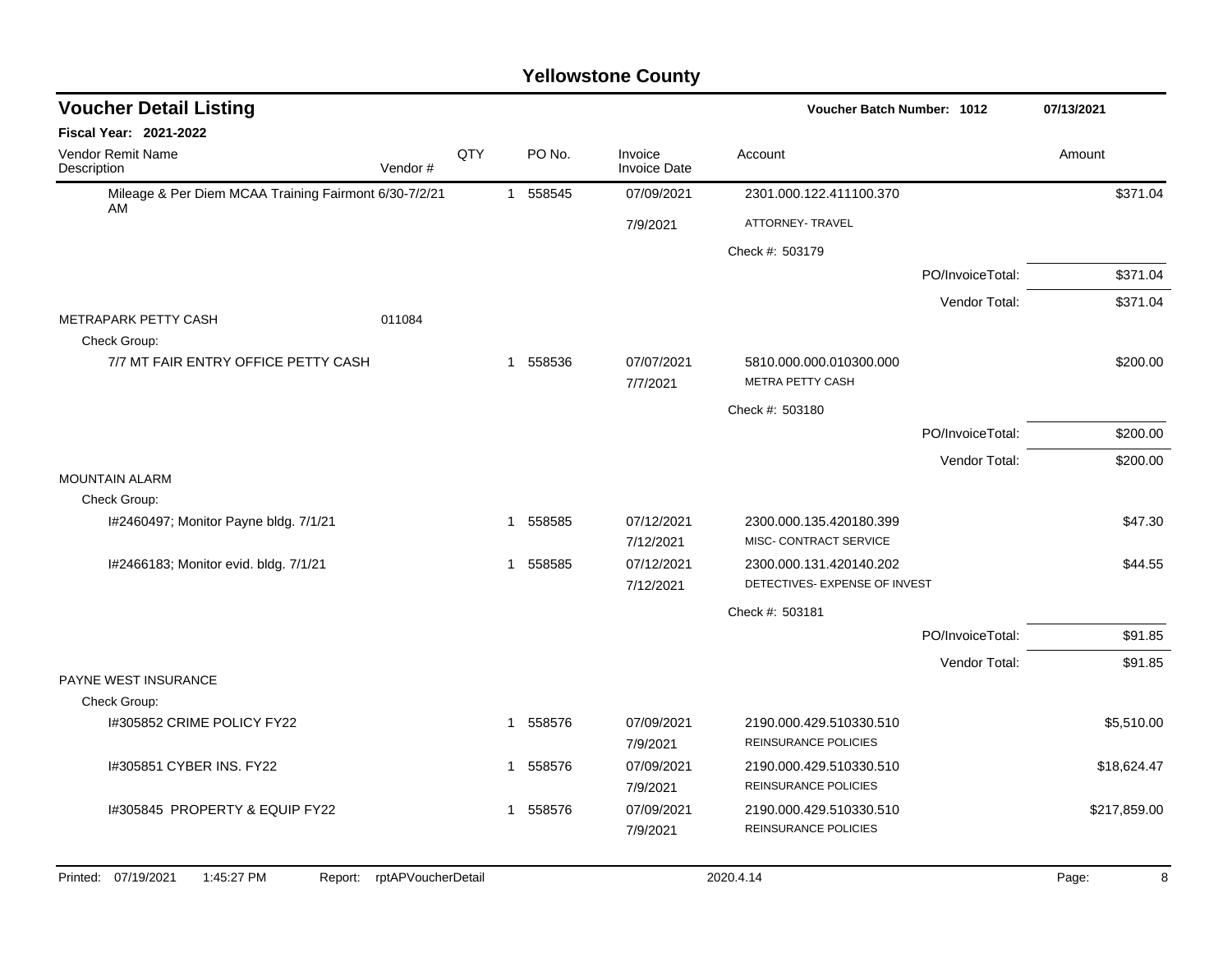| <b>Voucher Detail Listing</b>                         |                    |     | <b>Voucher Batch Number: 1012</b> |          |                                |                                                           |                  | 07/13/2021   |
|-------------------------------------------------------|--------------------|-----|-----------------------------------|----------|--------------------------------|-----------------------------------------------------------|------------------|--------------|
| Fiscal Year: 2021-2022                                |                    |     |                                   |          |                                |                                                           |                  |              |
| Vendor Remit Name<br>Description                      | Vendor#            | QTY |                                   | PO No.   | Invoice<br><b>Invoice Date</b> | Account                                                   |                  | Amount       |
| I#305848 GEN LIAB SHOOTING RANGE FY22                 |                    |     |                                   | 1 558576 | 07/09/2021<br>7/9/2021         | 2190.000.429.510330.510<br>REINSURANCE POLICIES           |                  | \$9,022.54   |
| 1#305849 EXCESS LIAB SHOOTING RANGE FY22              |                    |     |                                   | 1 558576 | 07/09/2021<br>7/9/2021         | 2190.000.429.510330.510<br><b>REINSURANCE POLICIES</b>    |                  | \$3,888.13   |
|                                                       |                    |     |                                   |          |                                | Check #: 503182                                           |                  |              |
|                                                       |                    |     |                                   |          |                                |                                                           | PO/InvoiceTotal: | \$254,904.14 |
|                                                       |                    |     |                                   |          |                                |                                                           | Vendor Total:    | \$254,904.14 |
| PEDERSON, SCOTT<br>Check Group:                       |                    |     |                                   |          |                                |                                                           |                  |              |
| Mileage & Per Diem MCAA Training Fairmont 6/30-7/2/21 |                    |     |                                   | 1 558558 | 07/09/2021                     | 2301.000.122.411100.370                                   |                  | \$348.04     |
| <b>SP</b>                                             |                    |     |                                   |          | 7/9/2021                       | ATTORNEY- TRAVEL                                          |                  |              |
|                                                       |                    |     |                                   |          |                                | Check #: 503183                                           |                  |              |
|                                                       |                    |     |                                   |          |                                |                                                           | PO/InvoiceTotal: | \$348.04     |
|                                                       |                    |     |                                   |          |                                |                                                           | Vendor Total:    | \$348.04     |
| <b>REPUBLIC SERVICES #892</b><br>Check Group:         |                    |     |                                   |          |                                |                                                           |                  |              |
| A#30892-0018795 I#943170 Riverside Cem 7/1-31         |                    |     |                                   | 1 558553 | 07/09/2021                     | 1000.000.728.430901.398                                   |                  | \$72.87      |
|                                                       |                    |     |                                   |          | 7/9/2021                       | RIVERSIDE CEM-VARIABLE CONTRACT SERVICES                  |                  |              |
|                                                       |                    |     |                                   |          |                                | Check #: 503184                                           |                  |              |
|                                                       |                    |     |                                   |          |                                |                                                           | PO/InvoiceTotal: | \$72.87      |
| ROCKY MOUNTAIN INFO NETWORK                           | 038405             |     |                                   |          |                                |                                                           | Vendor Total:    | \$72.87      |
| Check Group:                                          |                    |     |                                   |          |                                |                                                           |                  |              |
| I#26705 Annual dues 7/1/21-6/30/22                    |                    |     |                                   | 1 558577 | 07/12/2021<br>7/12/2021        | 2300.000.131.420140.220<br>DETECTIVES- OPERATING SUPPLIES |                  | \$200.00     |
|                                                       |                    |     |                                   |          |                                | Check #: 503185                                           |                  |              |
|                                                       |                    |     |                                   |          |                                |                                                           | PO/InvoiceTotal: | \$200.00     |
|                                                       |                    |     |                                   |          |                                |                                                           | Vendor Total:    | \$200.00     |
| RYAN, JOHN                                            |                    |     |                                   |          |                                |                                                           |                  |              |
| Printed: 07/19/2021<br>1:45:27 PM<br>Report:          | rptAPVoucherDetail |     |                                   |          |                                | 2020.4.14                                                 |                  | 9<br>Page:   |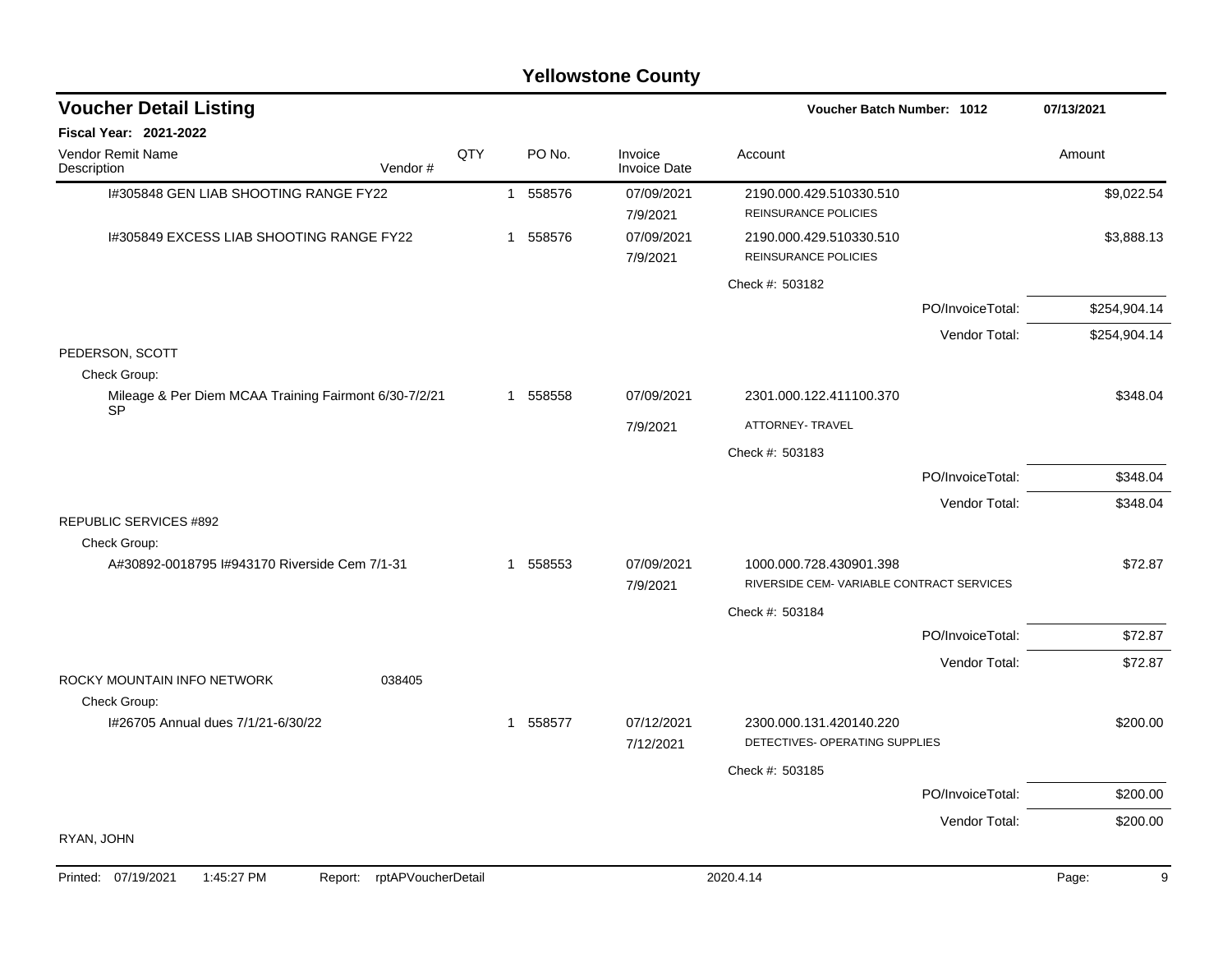| <b>Voucher Detail Listing</b>                                      |      |             |                                | Voucher Batch Number: 1012                        |                  | 07/13/2021  |
|--------------------------------------------------------------------|------|-------------|--------------------------------|---------------------------------------------------|------------------|-------------|
| Fiscal Year: 2021-2022                                             |      |             |                                |                                                   |                  |             |
| Vendor Remit Name<br>Description<br>Vendor#                        | QTY  | PO No.      | Invoice<br><b>Invoice Date</b> | Account                                           |                  | Amount      |
| Check Group:                                                       |      |             |                                |                                                   |                  |             |
| Mileage & Per Diem MCAA Training Fairmont 6/30-7/2/21<br>JR.       |      | 1 558563    | 07/09/2021                     | 2301.000.122.411100.370                           |                  | \$371.04    |
|                                                                    |      |             | 7/9/2021                       | ATTORNEY- TRAVEL                                  |                  |             |
|                                                                    |      |             |                                | Check #: 503186                                   |                  |             |
|                                                                    |      |             |                                |                                                   | PO/InvoiceTotal: | \$371.04    |
|                                                                    |      |             |                                |                                                   | Vendor Total:    | \$371.04    |
| SPHERION STAFFING LLC<br>Check Group:                              |      |             |                                |                                                   |                  |             |
| I#RL2425671 7/1-2/21 PSA BM                                        |      | 1 558552    | 07/09/2021<br>7/9/2021         | 1000.000.121.410340.399<br>JP- PSA PROGRAM        |                  | \$390.00    |
|                                                                    |      |             |                                | Check #: 503187                                   |                  |             |
|                                                                    |      |             |                                |                                                   | PO/InvoiceTotal: | \$390.00    |
|                                                                    |      |             |                                |                                                   | Vendor Total:    | \$390.00    |
| SUMMIT FOOD SERVICE, LLC                                           |      |             |                                |                                                   |                  |             |
| Check Group:                                                       |      |             |                                |                                                   |                  |             |
| I#INV2000116555 Inmate Breakfast 7/2/21                            | 1061 | 558575      | 07/09/2021<br>7/9/2021         | 2300.000.136.420200.223<br>DETENTION- FOOD        |                  | \$1,573.46  |
| I#INV2000116555 Inmate Lunch 7/2/21                                | 999  | 558575      | 07/09/2021<br>7/9/2021         | 2300.000.136.420200.223<br><b>DETENTION- FOOD</b> |                  | \$1,481.52  |
| I#INV2000116555 Inmate Dinner 7/2/21                               |      | 1052 558575 | 07/09/2021<br>7/9/2021         | 2300.000.136.420200.223<br><b>DETENTION- FOOD</b> |                  | \$1,560.12  |
|                                                                    |      |             |                                | Check #: 503188                                   |                  |             |
|                                                                    |      |             |                                |                                                   | PO/InvoiceTotal: | \$4,615.10  |
|                                                                    |      |             |                                |                                                   | Vendor Total:    | \$4,615.10  |
| TIERNAN, AMANDA                                                    |      |             |                                |                                                   |                  |             |
| Check Group:                                                       |      |             |                                |                                                   |                  |             |
| Per Diem MCAA Training Fairmont 6/30-7/2/21 AT                     |      | 1 558559    | 07/09/2021<br>7/9/2021         | 2301.000.122.411100.370<br>ATTORNEY- TRAVEL       |                  | \$100.00    |
|                                                                    |      |             |                                | Check #: 503189                                   |                  |             |
|                                                                    |      |             |                                |                                                   |                  |             |
| Printed: 07/19/2021<br>1:45:27 PM<br>rptAPVoucherDetail<br>Report: |      |             |                                | 2020.4.14                                         |                  | Page:<br>10 |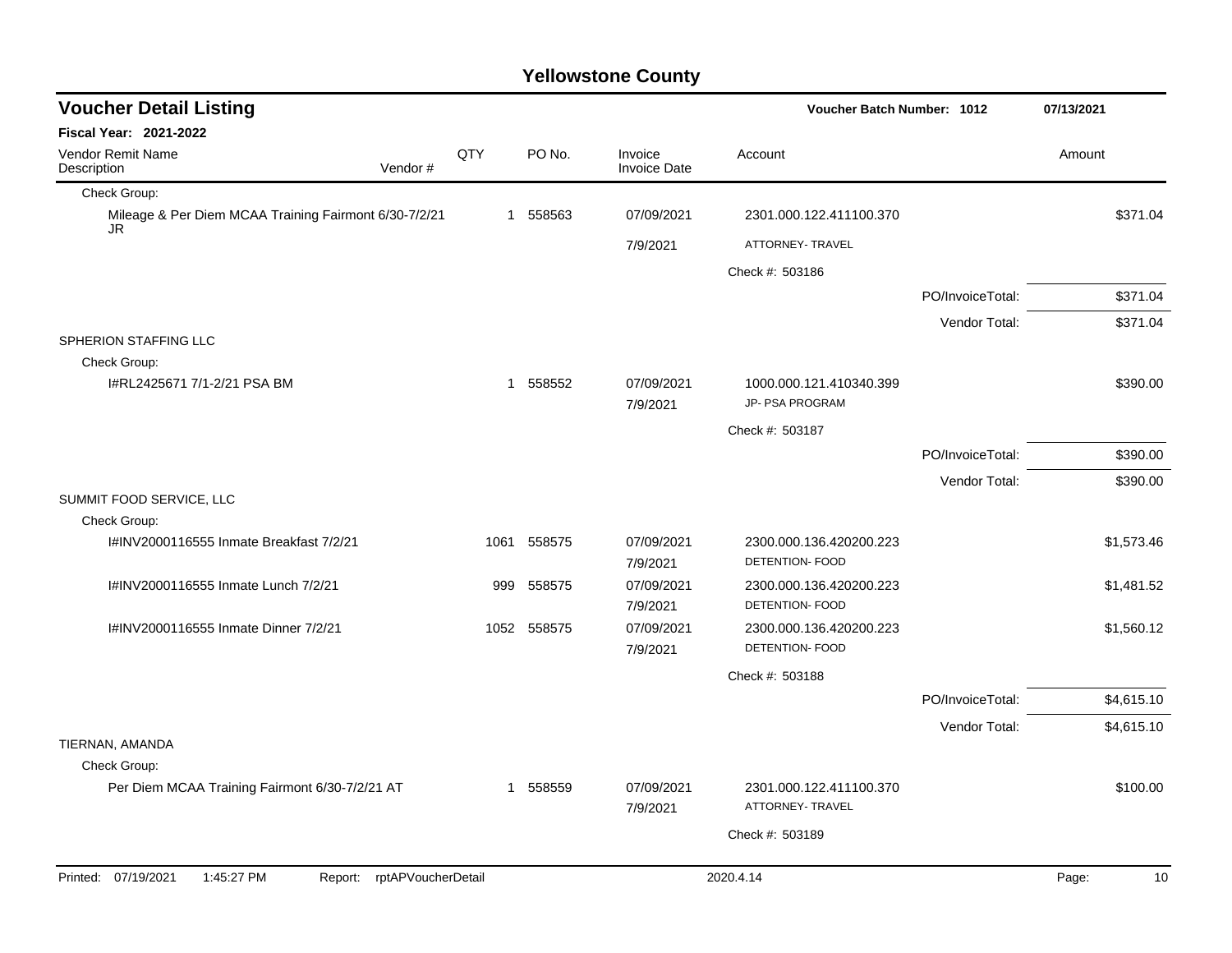| <b>Voucher Detail Listing</b>                                      |                            |     |   |          |                                | Voucher Batch Number: 1012                                |                  | 07/13/2021 |            |
|--------------------------------------------------------------------|----------------------------|-----|---|----------|--------------------------------|-----------------------------------------------------------|------------------|------------|------------|
| <b>Fiscal Year: 2021-2022</b>                                      |                            |     |   |          |                                |                                                           |                  |            |            |
| Vendor Remit Name<br>Description                                   | Vendor#                    | QTY |   | PO No.   | Invoice<br><b>Invoice Date</b> | Account                                                   |                  | Amount     |            |
|                                                                    |                            |     |   |          |                                |                                                           | PO/InvoiceTotal: |            | \$100.00   |
|                                                                    |                            |     |   |          |                                |                                                           | Vendor Total:    |            | \$100.00   |
| TWITO, SCOTT<br>Check Group:                                       | 041503                     |     |   |          |                                |                                                           |                  |            |            |
| Mileage & Per Diem MCAA Training Fairmont 6/30-7/2/21<br><b>ST</b> |                            |     |   | 1 558548 | 07/09/2021                     | 2301.000.122.411100.370                                   |                  |            | \$361.04   |
|                                                                    |                            |     |   |          | 7/9/2021                       | ATTORNEY- TRAVEL                                          |                  |            |            |
|                                                                    |                            |     |   |          |                                | Check #: 503190                                           |                  |            |            |
|                                                                    |                            |     |   |          |                                |                                                           | PO/InvoiceTotal: |            | \$361.04   |
|                                                                    |                            |     |   |          |                                |                                                           | Vendor Total:    |            | \$361.04   |
| UNIFORMS2GEAR, INC                                                 |                            |     |   |          |                                |                                                           |                  |            |            |
| Check Group:                                                       |                            |     |   |          |                                |                                                           |                  |            |            |
| I#114867 TDU SHIRT                                                 |                            |     | 4 | 558574   | 07/09/2021                     | 2300.000.136.420200.226                                   |                  |            | \$171.04   |
|                                                                    |                            |     |   |          | 7/9/2021                       | DETENTION- CLOTHING & UNIFORMS                            |                  |            |            |
| I#114867 TDU PANTS                                                 |                            |     | 5 | 558574   | 07/09/2021                     | 2300.000.136.420200.226                                   |                  |            | \$184.70   |
|                                                                    |                            |     |   |          | 7/9/2021                       | DETENTION- CLOTHING & UNIFORMS                            |                  |            |            |
| I#114699 TDU SHIRT                                                 |                            |     | 4 | 558574   | 07/09/2021                     | 2300.000.136.420200.226                                   |                  |            | \$180.56   |
|                                                                    |                            |     |   |          | 7/9/2021                       | DETENTION- CLOTHING & UNIFORMS                            |                  |            |            |
| I#114696 ADD PATCH                                                 |                            |     |   | 2 558574 | 07/09/2021                     | 2300.000.136.420200.226                                   |                  |            | \$7.00     |
|                                                                    |                            |     | 8 |          | 7/9/2021<br>07/09/2021         | DETENTION- CLOTHING & UNIFORMS                            |                  |            |            |
| I#114696 ADD PATCH                                                 |                            |     |   | 558574   | 7/9/2021                       | 2300.000.136.420200.226<br>DETENTION- CLOTHING & UNIFORMS |                  |            | \$28.00    |
| I#114696 TDU SHIRT                                                 |                            |     | 4 | 558574   | 07/09/2021                     | 2300.000.136.420200.226                                   |                  |            | \$180.56   |
|                                                                    |                            |     |   |          | 7/9/2021                       | DETENTION- CLOTHING & UNIFORMS                            |                  |            |            |
|                                                                    |                            |     |   |          |                                | Check #: 503191                                           |                  |            |            |
|                                                                    |                            |     |   |          |                                |                                                           | PO/InvoiceTotal: |            | \$751.86   |
|                                                                    |                            |     |   |          |                                |                                                           | Vendor Total:    |            | \$751.86   |
| US FOODS INC                                                       | 002926                     |     |   |          |                                |                                                           |                  |            |            |
| Check Group:                                                       |                            |     |   |          |                                |                                                           |                  |            |            |
| I#3259463 A#94194115 Food                                          |                            |     |   | 1 558546 | 07/09/2021                     | 2399.000.235.420250.223                                   |                  |            | \$1,320.41 |
|                                                                    |                            |     |   |          | 7/9/2021                       | YSC-FOOD                                                  |                  |            |            |
| Printed: 07/19/2021<br>1:45:27 PM                                  | Report: rptAPVoucherDetail |     |   |          |                                | 2020.4.14                                                 |                  | Page:      | 11         |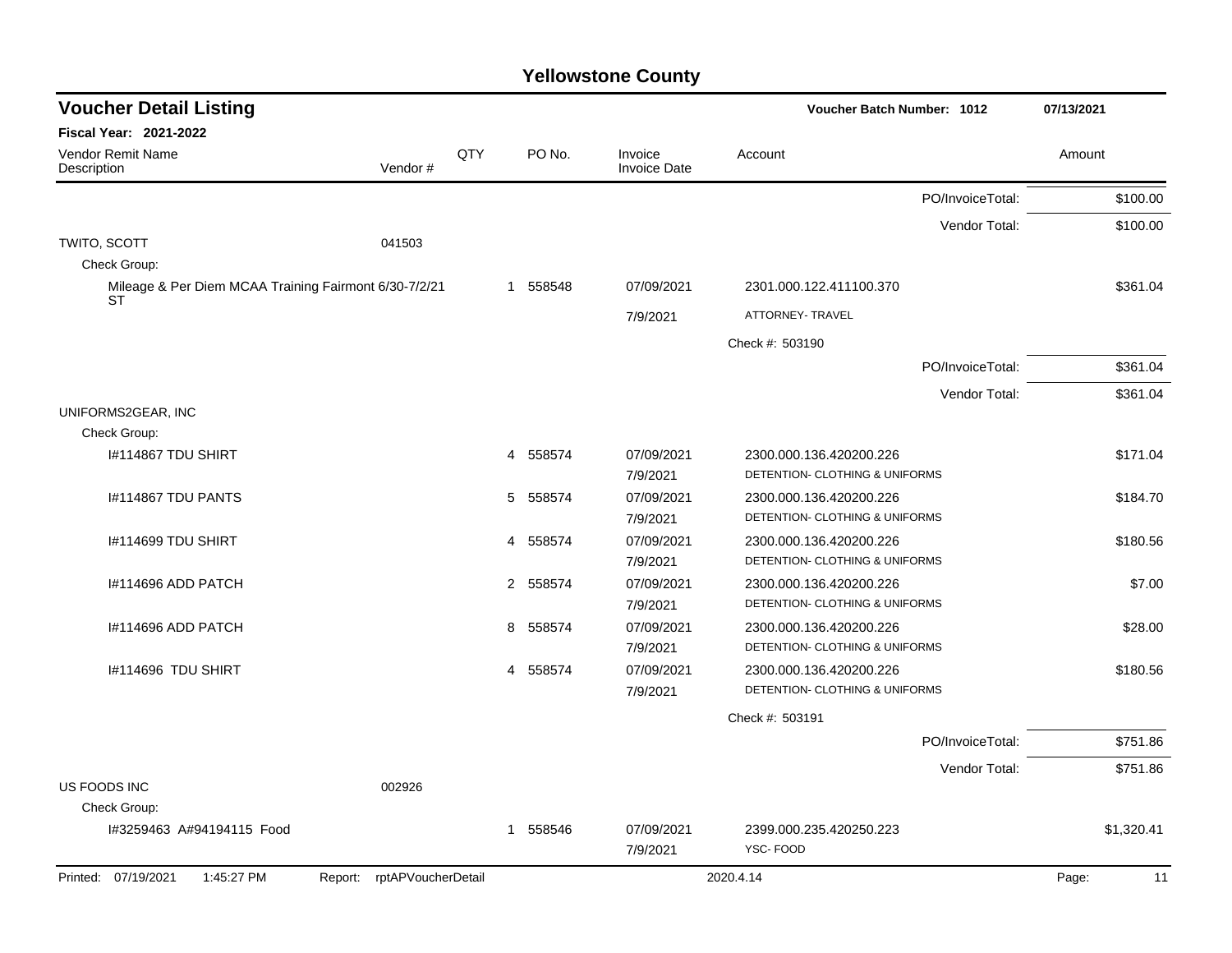|                                                                       |                    |     |              |          | i viivwature vuurty            |                                                            |                  |             |
|-----------------------------------------------------------------------|--------------------|-----|--------------|----------|--------------------------------|------------------------------------------------------------|------------------|-------------|
| <b>Voucher Detail Listing</b>                                         |                    |     |              |          |                                | Voucher Batch Number: 1012                                 |                  | 07/13/2021  |
| <b>Fiscal Year: 2021-2022</b>                                         |                    |     |              |          |                                |                                                            |                  |             |
| Vendor Remit Name<br>Description                                      | Vendor#            | QTY |              | PO No.   | Invoice<br><b>Invoice Date</b> | Account                                                    |                  | Amount      |
| I#3259463 A#94194115 Detergent                                        |                    |     | $\mathbf{1}$ | 558546   | 07/09/2021<br>7/9/2021         | 2399.000.235.420250.224<br>YSC- JANITORIAL SUPPLIES        |                  | \$56.80     |
|                                                                       |                    |     |              |          |                                | Check #: 503192                                            |                  |             |
|                                                                       |                    |     |              |          |                                |                                                            | PO/InvoiceTotal: | \$1,377.21  |
|                                                                       |                    |     |              |          |                                |                                                            | Vendor Total:    | \$1,377.21  |
| <b>VESTAL, PAUL</b>                                                   |                    |     |              |          |                                |                                                            |                  |             |
| Check Group:<br>Mileage & Per Diem MCAA Training Fairmont 6/30-7/2/21 |                    |     |              | 1 558557 | 07/09/2021                     | 2301.000.122.411100.370                                    |                  | \$348.04    |
| PV                                                                    |                    |     |              |          | 7/9/2021                       | ATTORNEY- TRAVEL                                           |                  |             |
|                                                                       |                    |     |              |          |                                | Check #: 503193                                            |                  |             |
|                                                                       |                    |     |              |          |                                |                                                            | PO/InvoiceTotal: | \$348.04    |
|                                                                       |                    |     |              |          |                                |                                                            | Vendor Total:    | \$348.04    |
| WATSON, LAURA                                                         | 043946             |     |              |          |                                |                                                            |                  |             |
| Check Group:                                                          |                    |     |              |          |                                |                                                            |                  |             |
| Mileage & Per Diem MCAA Training Fairmont 6/30-7/2/21<br>LW           |                    |     |              | 1 558544 | 07/09/2021                     | 2301.000.122.411100.370                                    |                  | \$235.52    |
|                                                                       |                    |     |              |          | 7/9/2021                       | ATTORNEY- TRAVEL                                           |                  |             |
|                                                                       |                    |     |              |          |                                | Check #: 503194                                            |                  |             |
|                                                                       |                    |     |              |          |                                |                                                            | PO/InvoiceTotal: | \$235.52    |
|                                                                       |                    |     |              |          |                                |                                                            | Vendor Total:    | \$235.52    |
| WEST END LOCK & SECURITY INC<br>Check Group:                          | 046477             |     |              |          |                                |                                                            |                  |             |
| I#111822F; LABOR                                                      |                    |     | $\mathbf{1}$ | 558579   | 07/12/2021<br>7/12/2021        | 2300.000.146.411200.360<br>FACILITIES JAIL- REPAIR & MAINT |                  | \$40.00     |
| I#111816F; LABOR                                                      |                    |     | $\mathbf{1}$ | 558579   | 07/12/2021                     | 2300.000.146.411200.360                                    |                  | \$24.00     |
|                                                                       |                    |     |              |          | 7/12/2021                      | FACILITIES JAIL- REPAIR & MAINT                            |                  |             |
|                                                                       |                    |     |              |          |                                | Check #: 503195                                            |                  |             |
|                                                                       |                    |     |              |          |                                |                                                            | PO/InvoiceTotal: | \$64.00     |
|                                                                       |                    |     |              |          |                                |                                                            | Vendor Total:    | \$64.00     |
| <b>WESTERN DETENTION</b>                                              | 045397             |     |              |          |                                |                                                            |                  |             |
| Printed: 07/19/2021<br>1:45:27 PM<br>Report:                          | rptAPVoucherDetail |     |              |          |                                | 2020.4.14                                                  |                  | 12<br>Page: |